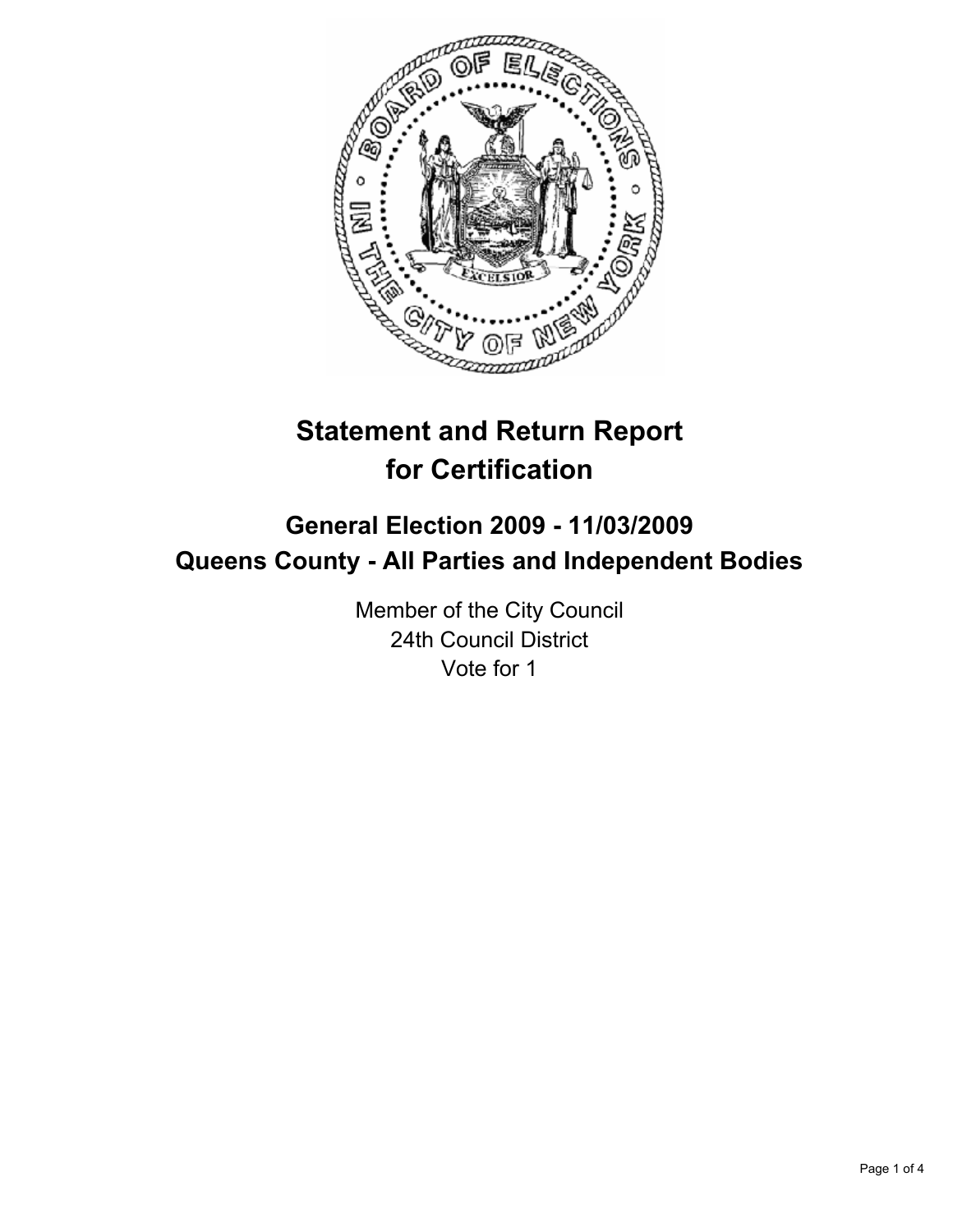

# **Assembly District 22**

| PUBLIC COUNTER                     | 270          |
|------------------------------------|--------------|
| EMERGENCY                          | 0            |
| ABSENTEE/MILITARY                  | 5            |
| AFFIDAVIT                          | $\mathbf{0}$ |
| Total Ballots                      | 275          |
| JAMES F GENNARO (DEMOCRATIC)       | 142          |
| JAMES F GENNARO (WORKING FAMILIES) | 14           |
| Total Votes                        | 156          |
| Unrecorded                         | 119          |

#### **Assembly District 24**

| PUBLIC COUNTER                     | 2,727 |
|------------------------------------|-------|
| <b>EMERGENCY</b>                   | 0     |
| ABSENTEE/MILITARY                  | 51    |
| AFFIDAVIT                          | 11    |
| <b>Total Ballots</b>               | 2,789 |
| JAMES F GENNARO (DEMOCRATIC)       | 1,706 |
| JAMES F GENNARO (WORKING FAMILIES) | 102   |
| ANDREW WEINER (WRITE-IN)           |       |
| <b>Total Votes</b>                 | 1,809 |
| Unrecorded                         | 980   |

# **Assembly District 25**

| <b>PUBLIC COUNTER</b>              | 7,664 |
|------------------------------------|-------|
| <b>EMERGENCY</b>                   |       |
| ABSENTEE/MILITARY                  | 150   |
| AFFIDAVIT                          | 80    |
| <b>Total Ballots</b>               | 7,895 |
| JAMES F GENNARO (DEMOCRATIC)       | 4,732 |
| JAMES F GENNARO (WORKING FAMILIES) | 304   |
| GEOFFREY WEISS (WRITE-IN)          |       |
| PATRICIA SHERWOOD (WRITE-IN)       |       |
| <b>Total Votes</b>                 | 5,038 |
| Unrecorded                         | 2,857 |

#### **Assembly District 27**

| PUBLIC COUNTER                     | 9,140 |
|------------------------------------|-------|
| <b>EMERGENCY</b>                   | 43    |
| ABSENTEE/MILITARY                  | 268   |
| <b>AFFIDAVIT</b>                   | 82    |
| <b>Total Ballots</b>               | 9,533 |
| JAMES F GENNARO (DEMOCRATIC)       | 5,736 |
| JAMES F GENNARO (WORKING FAMILIES) | 355   |
| FLORENCE FISHER (WRITE-IN)         |       |
| <b>Total Votes</b>                 | 6,092 |
| Unrecorded                         | 3,441 |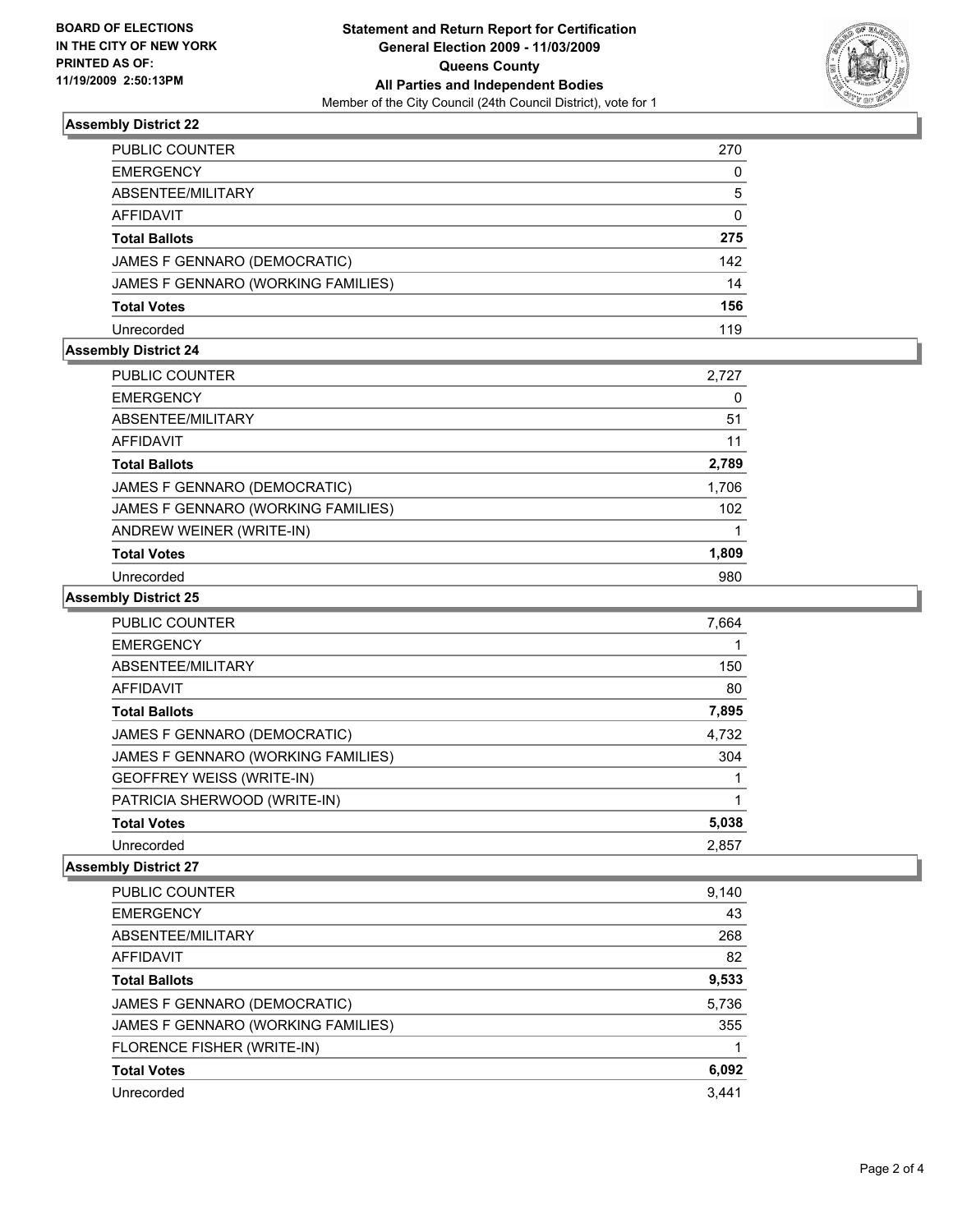

# **Assembly District 28**

| PUBLIC COUNTER                     | 80       |
|------------------------------------|----------|
| EMERGENCY                          | $\Omega$ |
| ABSENTEE/MILITARY                  | 2        |
| AFFIDAVIT                          | 0        |
| Total Ballots                      | 82       |
| JAMES F GENNARO (DEMOCRATIC)       | 41       |
| JAMES F GENNARO (WORKING FAMILIES) | 0        |
| Total Votes                        | 41       |
| Unrecorded                         | 41       |

#### **Assembly District 29**

| PUBLIC COUNTER                     | 727 |
|------------------------------------|-----|
| <b>EMERGENCY</b>                   | 0   |
| ABSENTEE/MILITARY                  | 13  |
| AFFIDAVIT                          | 15  |
| <b>Total Ballots</b>               | 755 |
| JAMES F GENNARO (DEMOCRATIC)       | 476 |
| JAMES F GENNARO (WORKING FAMILIES) | 11  |
| <b>Total Votes</b>                 | 487 |
| Unrecorded                         | 268 |

# **Assembly District 32**

| <b>PUBLIC COUNTER</b>              | 1.322 |
|------------------------------------|-------|
| <b>EMERGENCY</b>                   |       |
| ABSENTEE/MILITARY                  | 13    |
| AFFIDAVIT                          | 23    |
| <b>Total Ballots</b>               | 1,359 |
| JAMES F GENNARO (DEMOCRATIC)       | 785   |
| JAMES F GENNARO (WORKING FAMILIES) | 23    |
| <b>Total Votes</b>                 | 808   |
| Unrecorded                         | 551   |

#### **Assembly District 35**

| <b>PUBLIC COUNTER</b>              | 548 |
|------------------------------------|-----|
| <b>EMERGENCY</b>                   | 0   |
| ABSENTEE/MILITARY                  | 14  |
| AFFIDAVIT                          | 2   |
| <b>Total Ballots</b>               | 564 |
| JAMES F GENNARO (DEMOCRATIC)       | 237 |
| JAMES F GENNARO (WORKING FAMILIES) | 23  |
| <b>Total Votes</b>                 | 260 |
| Unrecorded                         | 304 |